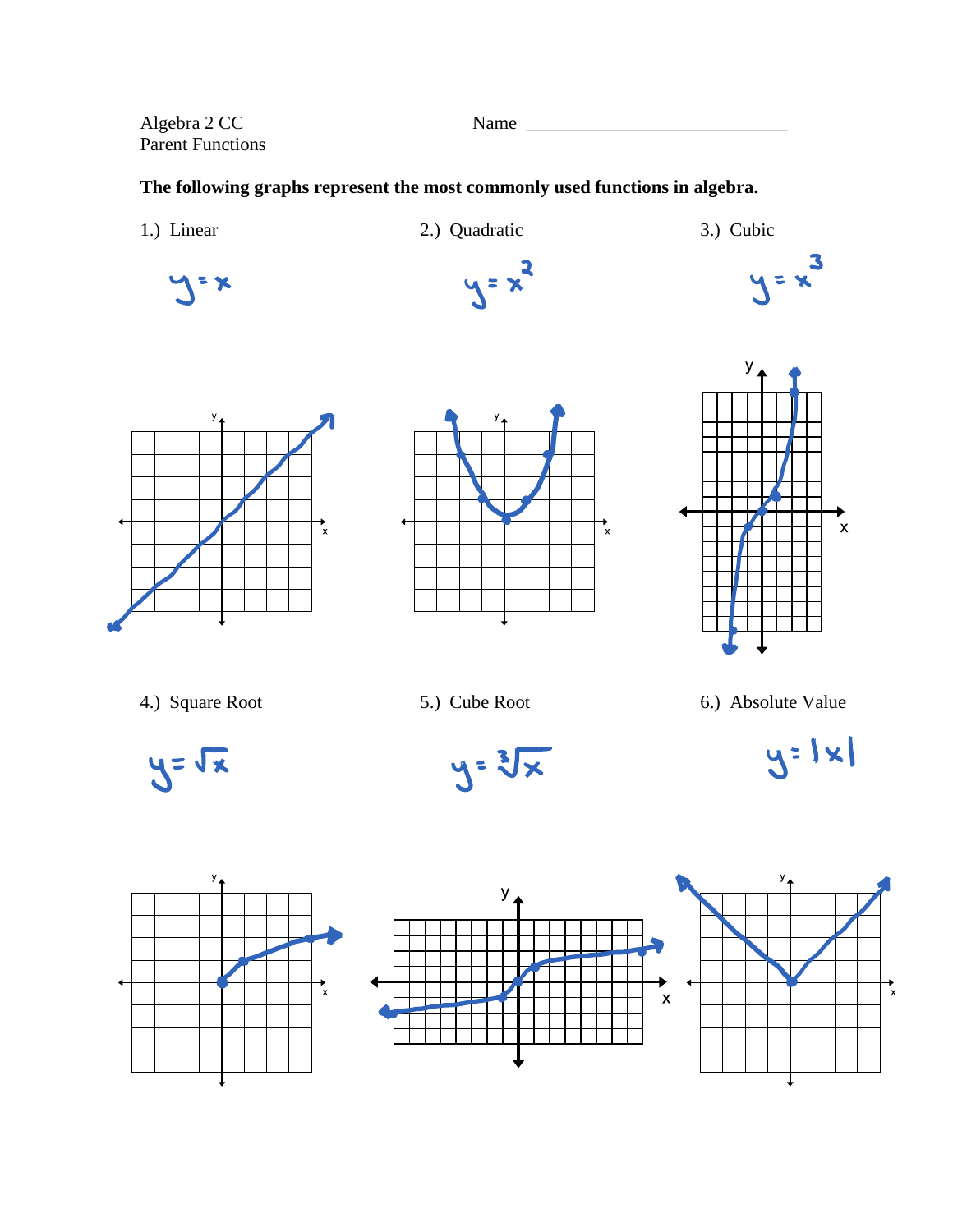Given the parent function:  $y = x^2$  describe the following translations

- 1.)  $y = x^2 + 3$ 2.)  $y = x^2 - 4$ 4p 3  $\mathbf{I}$ down 4
- 3.)  $y = (x+5)^2$ 4.)  $y = (x-1)^2$ left 5  $right$  1
- 5.)  $y = (x+3)^2 + 1$ 6.)  $y = (x-4)^2 + 2$ right 4 left 3

Given the parent function:  $y = \sqrt{x}$  describe the following translations 7.)  $y = -\sqrt{x}$ 8.)  $y = \sqrt{-x}$ reflect over y-axis reflect over x-axis  $\frac{1}{1}$   $\frac{1}{1}$   $\frac{1}{1}$  $y = -\sqrt{x}$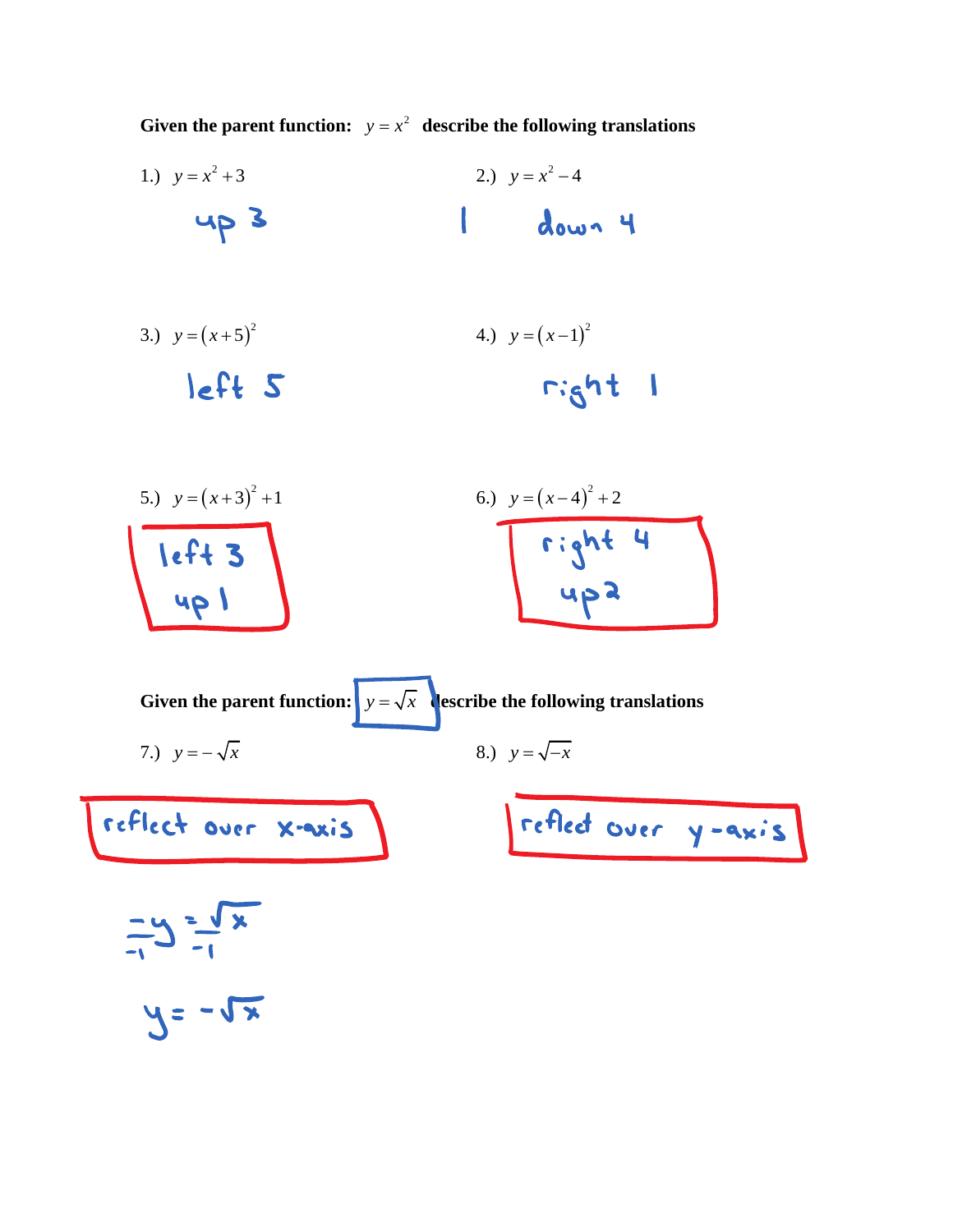**Without a calculator, determine the transformation of the function.**

9.) Given: 
$$
f(x) = x^3
$$
 a.  $f(x) = (x+4)^3$  b.  $f(x) = (-x)^3 + 1$   
\n**eff reflect over y-axis**

10.) Given: 
$$
y = \sqrt{x}
$$
 a.  $y = -\sqrt{x-3}$  b.  $y = \sqrt{x-5}+1$   
7.76  
down 3  
40 cm 3

11.) Describe the effect that each transformation below has the function  $f(x) = |x|$ , where  $a > 0$ .

a.  $g(x) = |x - a|$ b.  $h(x) = |x| - a$ right a units down a units